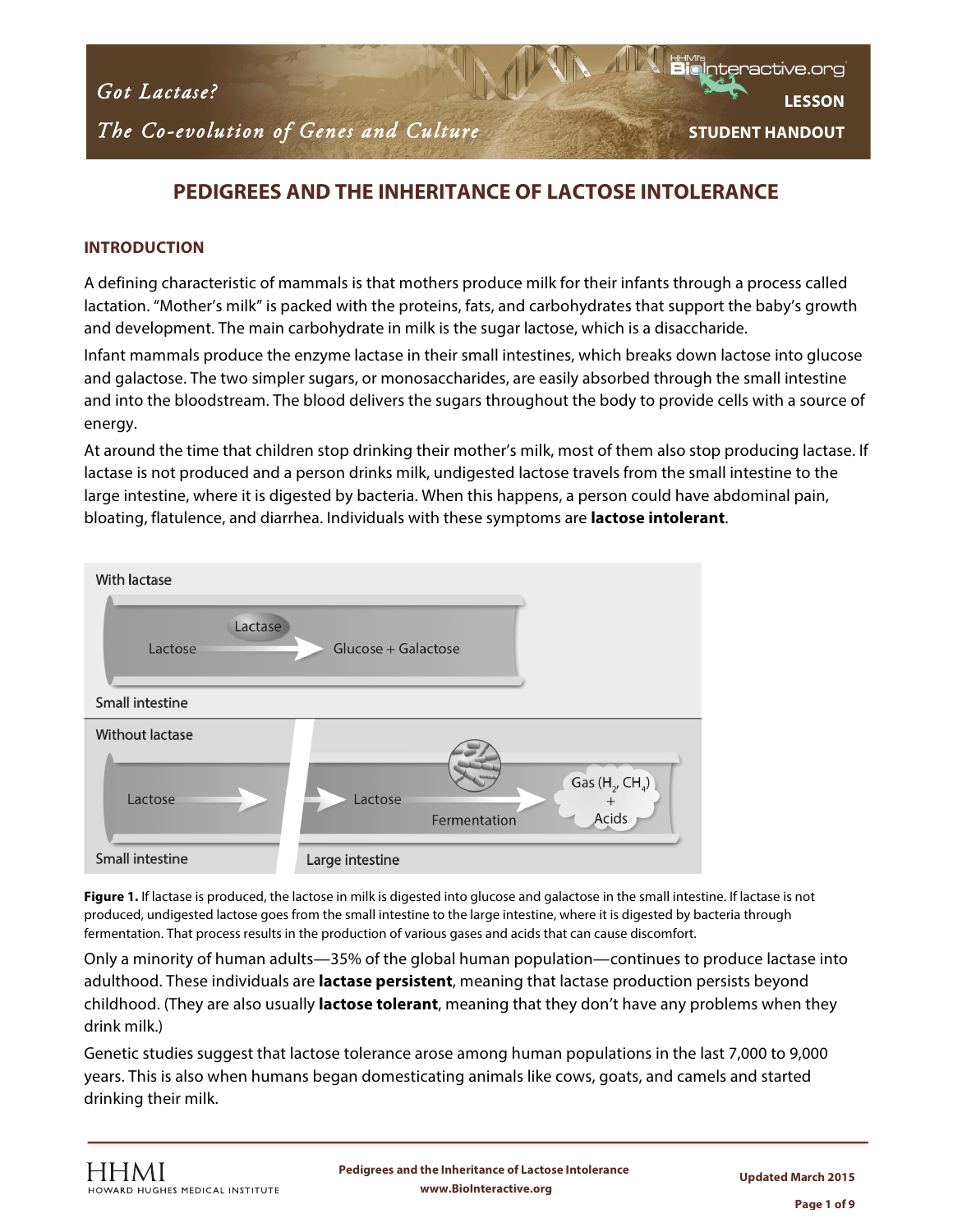# *The Co-evolution of Genes and Culture*

**LESSON STUDENT HANDOUT**

The film *Got Lactase? The Co-evolution of Genes and Culture* traces the evolution of lactose tolerance. It also describes how researchers analyzed the pedigrees of several Finnish families to identify the changes in the DNA, or mutations, responsible for this trait.

In this activity, you will analyze some of those pedigrees to determine how the lactose tolerant trait is inherited. You will then analyze DNA sequences to identify mutations associated with the trait.

#### **PROCEDURE**

#### **Part 1: Determining the Pattern of Inheritance of Lactose Tolerance/Intolerance**

To determine how lactose tolerance/intolerance is inherited, researchers examined nine extended Finnish families for five generations.

Below is one of those pedigrees. Look at the pedigree and then answer the questions below. (For a refresher on pedigrees, refer to Appendix A on the last page of this document.)



**Figure 2.** Pedigree of Family A. (Adapted from a figure in Enattah, N. S., *et al*. 2002 *Nature Genetics* 30: 233-237.)

1. Based on the pedigree above, which of the following terms are appropriate for describing the inheritance of the lactose-intolerance trait (filled-in symbols)? Check all that apply.

Recessive Dominant \_\_\_\_ Inherited \_\_\_\_ X-linked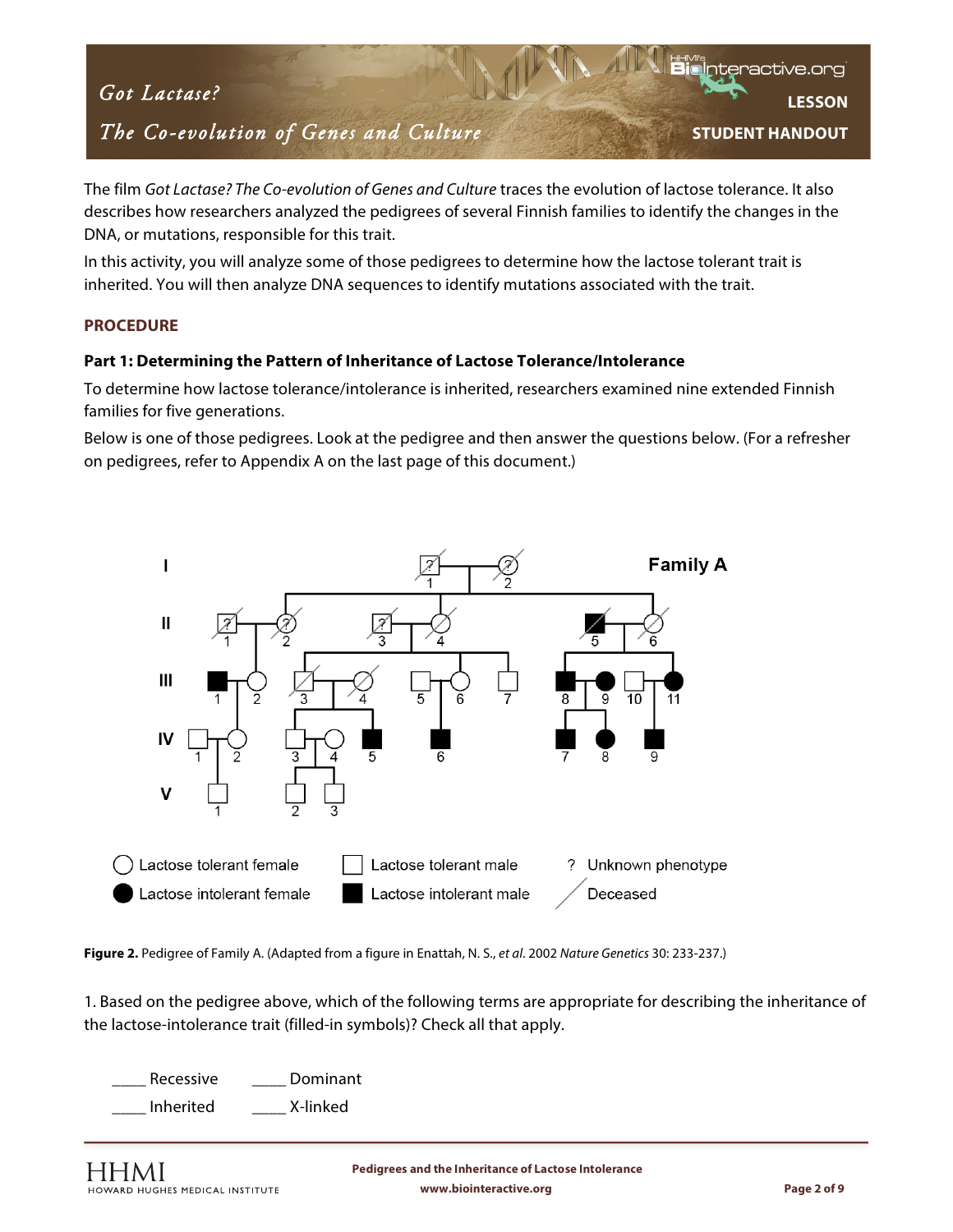

2. Which of the following terms are appropriate for describing the inheritance of the lactose-tolerance trait (empty symbols)? Check all that apply.

Recessive **Dominant** 

\_\_\_\_ Inherited \_\_\_\_ X-linked

3. Use the data in the pedigree and the terms listed in questions 1 and 2 to make a claim about how lactose intolerance is inherited. Provide at least two pieces of evidence in support of your claim.

\_\_\_\_\_\_\_\_\_\_\_\_\_\_\_\_\_\_\_\_\_\_\_\_\_\_\_\_\_\_\_\_\_\_\_\_\_\_\_\_\_\_\_\_\_\_\_\_\_\_\_\_\_\_\_\_\_\_\_\_\_\_\_\_\_\_\_\_\_\_\_\_\_\_\_\_\_\_\_\_\_\_\_\_\_\_\_\_\_\_\_\_\_\_\_\_\_\_\_\_

\_\_\_\_\_\_\_\_\_\_\_\_\_\_\_\_\_\_\_\_\_\_\_\_\_\_\_\_\_\_\_\_\_\_\_\_\_\_\_\_\_\_\_\_\_\_\_\_\_\_\_\_\_\_\_\_\_\_\_\_\_\_\_\_\_\_\_\_\_\_\_\_\_\_\_\_\_\_\_\_\_\_\_\_\_\_\_\_\_\_\_\_\_\_\_\_\_\_\_\_

\_\_\_\_\_\_\_\_\_\_\_\_\_\_\_\_\_\_\_\_\_\_\_\_\_\_\_\_\_\_\_\_\_\_\_\_\_\_\_\_\_\_\_\_\_\_\_\_\_\_\_\_\_\_\_\_\_\_\_\_\_\_\_\_\_\_\_\_\_\_\_\_\_\_\_\_\_\_\_\_\_\_\_\_\_\_\_\_\_\_\_\_\_\_\_\_\_\_\_\_

\_\_\_\_\_\_\_\_\_\_\_\_\_\_\_\_\_\_\_\_\_\_\_\_\_\_\_\_\_\_\_\_\_\_\_\_\_\_\_\_\_\_\_\_\_\_\_\_\_\_\_\_\_\_\_\_\_\_\_\_\_\_\_\_\_\_\_\_\_\_\_\_\_\_\_\_\_\_\_\_\_\_\_\_\_\_\_\_\_\_\_\_\_\_\_\_\_\_\_\_

\_\_\_\_\_\_\_\_\_\_\_\_\_\_\_\_\_\_\_\_\_\_\_\_\_\_\_\_\_\_\_\_\_\_\_\_\_\_\_\_\_\_\_\_\_\_\_\_\_\_\_\_\_\_\_\_\_\_\_\_\_\_\_\_\_\_\_\_\_\_\_\_\_\_\_\_\_\_\_\_\_\_\_\_\_\_\_\_\_\_\_\_\_\_\_\_\_\_\_\_

\_\_\_\_\_\_\_\_\_\_\_\_\_\_\_\_\_\_\_\_\_\_\_\_\_\_\_\_\_\_\_\_\_\_\_\_\_\_\_\_\_\_\_\_\_\_\_\_\_\_\_\_\_\_\_\_\_\_\_\_\_\_\_\_\_\_\_\_\_\_\_\_\_\_\_\_\_\_\_\_\_\_\_\_\_\_\_\_\_\_\_\_\_\_\_\_\_\_\_\_

\_\_\_\_\_\_\_\_\_\_\_\_\_\_\_\_\_\_\_\_\_\_\_\_\_\_\_\_\_\_\_\_\_\_\_\_\_\_\_\_\_\_\_\_\_\_\_\_\_\_\_\_\_\_\_\_\_\_\_\_\_\_\_\_\_\_\_\_\_\_\_\_\_\_\_\_\_\_\_\_\_\_\_\_\_\_\_\_\_\_\_\_\_\_\_\_\_\_\_\_

\_\_\_\_\_\_\_\_\_\_\_\_\_\_\_\_\_\_\_\_\_\_\_\_\_\_\_\_\_\_\_\_\_\_\_\_\_\_\_\_\_\_\_\_\_\_\_\_\_\_\_\_\_\_\_\_\_\_\_\_\_\_\_\_\_\_\_\_\_\_\_\_\_\_\_\_\_\_\_\_\_\_\_\_\_\_\_\_\_\_\_\_\_\_\_\_\_\_\_\_

4. How comfortable are you with drawing a firm claim about the inheritance of lactose intolerance? What might you do next to increase your confidence in making this claim?

5. Study Individuals 5 and 6 of Generation III in Family A and their child. The two parents are lactose tolerant, yet their son is lactose intolerant. Are these data consistent or inconsistent with the claim you made in question 3? Explain your answer.

\_\_\_\_\_\_\_\_\_\_\_\_\_\_\_\_\_\_\_\_\_\_\_\_\_\_\_\_\_\_\_\_\_\_\_\_\_\_\_\_\_\_\_\_\_\_\_\_\_\_\_\_\_\_\_\_\_\_\_\_\_\_\_\_\_\_\_\_\_\_\_\_\_\_\_\_\_\_\_\_\_\_\_\_\_\_\_\_\_\_\_\_\_\_\_\_\_\_\_\_

\_\_\_\_\_\_\_\_\_\_\_\_\_\_\_\_\_\_\_\_\_\_\_\_\_\_\_\_\_\_\_\_\_\_\_\_\_\_\_\_\_\_\_\_\_\_\_\_\_\_\_\_\_\_\_\_\_\_\_\_\_\_\_\_\_\_\_\_\_\_\_\_\_\_\_\_\_\_\_\_\_\_\_\_\_\_\_\_\_\_\_\_\_\_\_\_\_\_\_\_

\_\_\_\_\_\_\_\_\_\_\_\_\_\_\_\_\_\_\_\_\_\_\_\_\_\_\_\_\_\_\_\_\_\_\_\_\_\_\_\_\_\_\_\_\_\_\_\_\_\_\_\_\_\_\_\_\_\_\_\_\_\_\_\_\_\_\_\_\_\_\_\_\_\_\_\_\_\_\_\_\_\_\_\_\_\_\_\_\_\_\_\_\_\_\_\_\_\_\_\_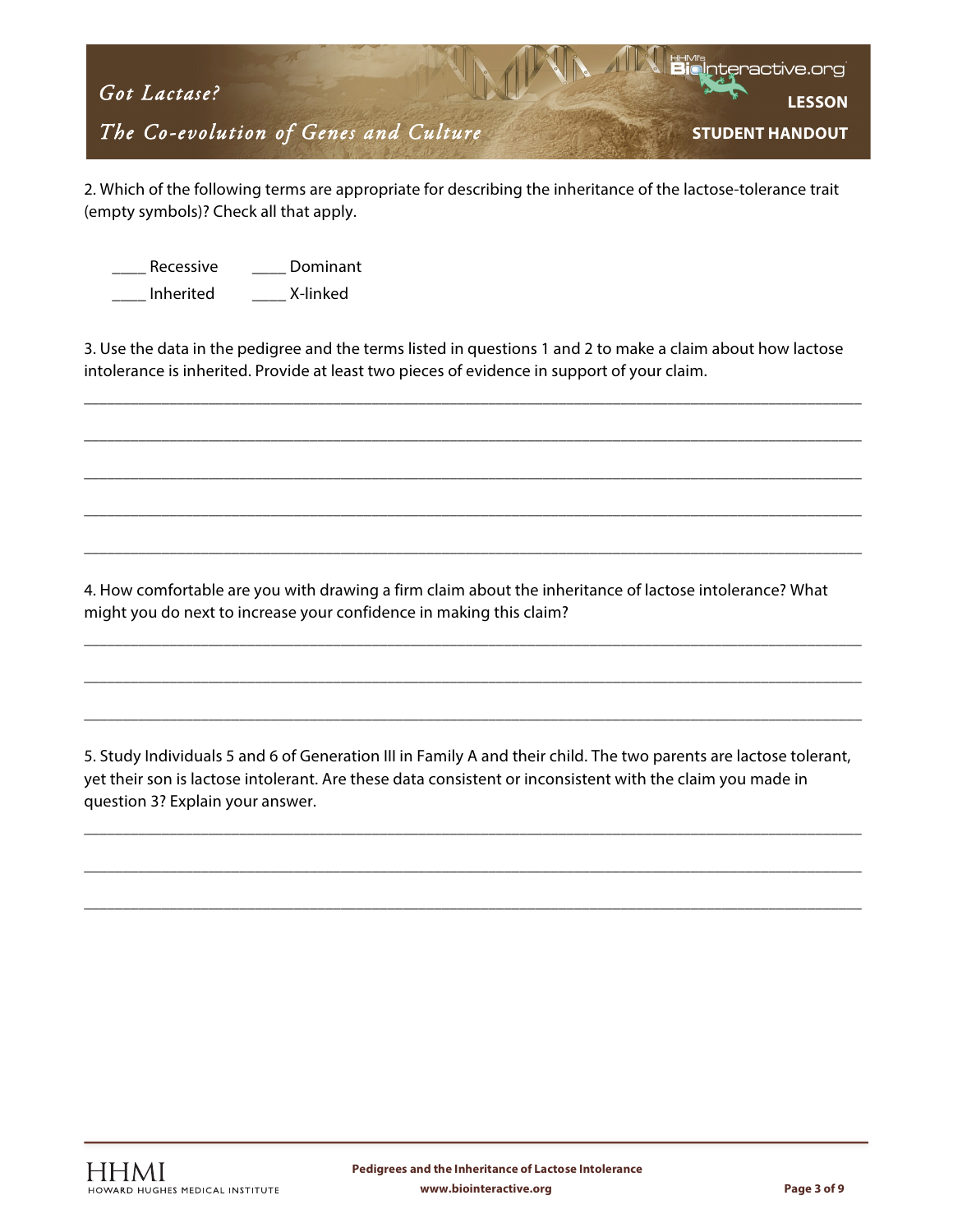

You are now going to examine three additional pedigrees from the Finnish study.







**Figure 3.** Pedigrees of Families B, C, and D. (Adapted from a figure in Enattah, N. S., *et al*. 2002 *Nature Genetics* 30: 233-237.)

**www.biointeractive.org Page 4 of 9 Pedigrees and the Inheritance of Lactose Intolerance**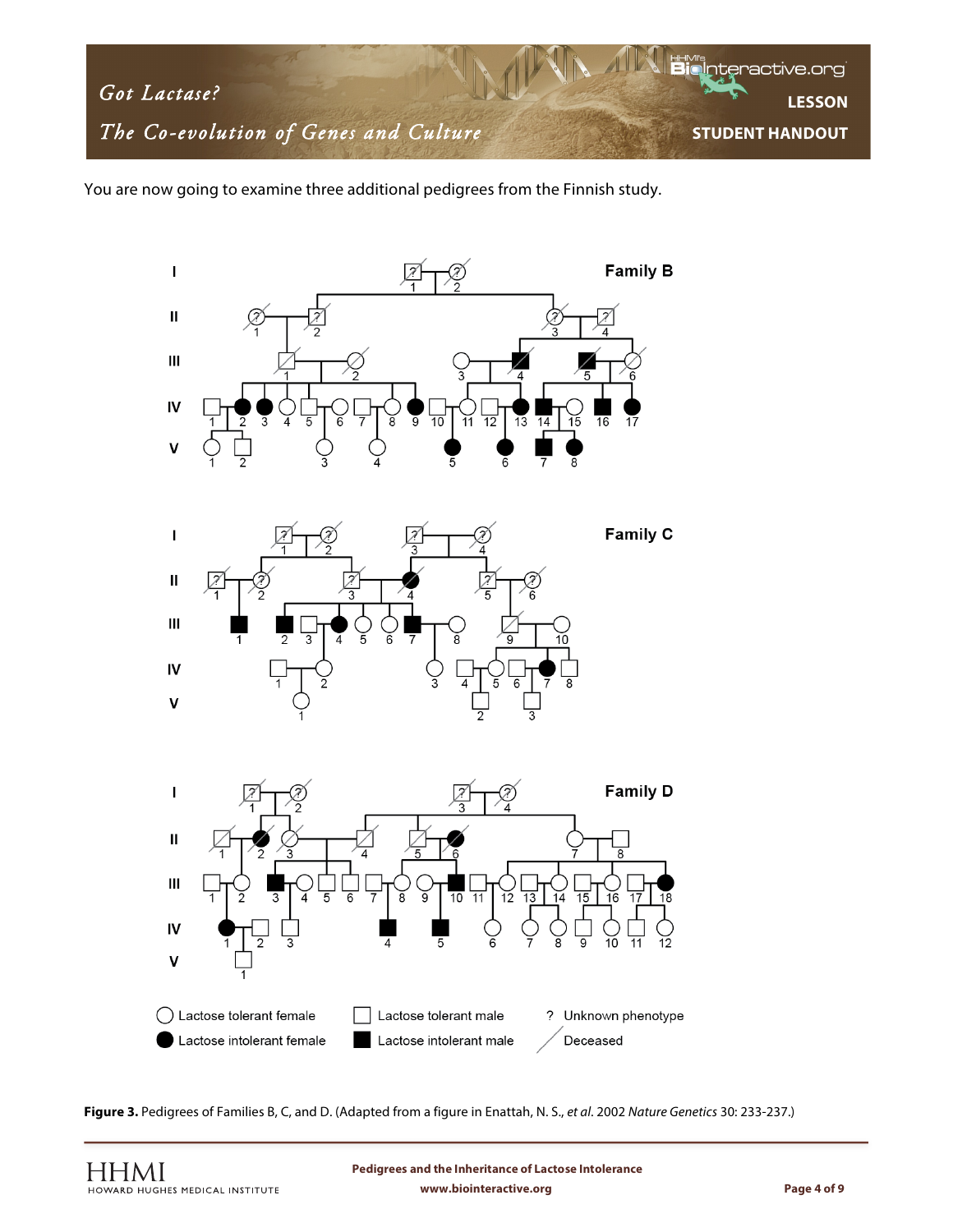*The Co-evolution of Genes and Culture* 

**LESSON STUDENT HANDOUT**

nteractive.or

6. Do the data presented in these additional pedigrees support your claim in question 3 above? Explain your answer.

\_\_\_\_\_\_\_\_\_\_\_\_\_\_\_\_\_\_\_\_\_\_\_\_\_\_\_\_\_\_\_\_\_\_\_\_\_\_\_\_\_\_\_\_\_\_\_\_\_\_\_\_\_\_\_\_\_\_\_\_\_\_\_\_\_\_\_\_\_\_\_\_\_\_\_\_\_\_\_\_\_\_\_\_\_\_\_\_\_\_\_\_\_\_\_\_\_\_\_\_

\_\_\_\_\_\_\_\_\_\_\_\_\_\_\_\_\_\_\_\_\_\_\_\_\_\_\_\_\_\_\_\_\_\_\_\_\_\_\_\_\_\_\_\_\_\_\_\_\_\_\_\_\_\_\_\_\_\_\_\_\_\_\_\_\_\_\_\_\_\_\_\_\_\_\_\_\_\_\_\_\_\_\_\_\_\_\_\_\_\_\_\_\_\_\_\_\_\_\_\_

\_\_\_\_\_\_\_\_\_\_\_\_\_\_\_\_\_\_\_\_\_\_\_\_\_\_\_\_\_\_\_\_\_\_\_\_\_\_\_\_\_\_\_\_\_\_\_\_\_\_\_\_\_\_\_\_\_\_\_\_\_\_\_\_\_\_\_\_\_\_\_\_\_\_\_\_\_\_\_\_\_\_\_\_\_\_\_\_\_\_\_\_\_\_\_\_\_\_\_\_

7. Based on your claim, which symbols would you use to represent the genotype of an individual who is lactose tolerant? \_\_\_\_\_\_\_\_\_\_\_\_\_\_\_\_\_\_\_\_\_\_ Lactose intolerant? \_\_\_\_\_\_\_\_\_\_\_\_\_\_\_\_\_\_\_

8. Based on your claim, what is the genotype of Individual 3, Generation IV in Family C? Explain your answer.

\_\_\_\_\_\_\_\_\_\_\_\_\_\_\_\_\_\_\_\_\_\_\_\_\_\_\_\_\_\_\_\_\_\_\_\_\_\_\_\_\_\_\_\_\_\_\_\_\_\_\_\_\_\_\_\_\_\_\_\_\_\_\_\_\_\_\_\_\_\_\_\_\_\_\_\_\_\_\_\_\_\_\_\_\_\_\_\_\_\_\_\_\_\_\_\_\_\_\_\_

\_\_\_\_\_\_\_\_\_\_\_\_\_\_\_\_\_\_\_\_\_\_\_\_\_\_\_\_\_\_\_\_\_\_\_\_\_\_\_\_\_\_\_\_\_\_\_\_\_\_\_\_\_\_\_\_\_\_\_\_\_\_\_\_\_\_\_\_\_\_\_\_\_\_\_\_\_\_\_\_\_\_\_\_\_\_\_\_\_\_\_\_\_\_\_\_\_\_\_\_

\_\_\_\_\_\_\_\_\_\_\_\_\_\_\_\_\_\_\_\_\_\_\_\_\_\_\_\_\_\_\_\_\_\_\_\_\_\_\_\_\_\_\_\_\_\_\_\_\_\_\_\_\_\_\_\_\_\_\_\_\_\_\_\_\_\_\_\_\_\_\_\_\_\_\_\_\_\_\_\_\_\_\_\_\_\_\_\_\_\_\_\_\_\_\_\_\_\_\_\_

\_\_\_\_\_\_\_\_\_\_\_\_\_\_\_\_\_\_\_\_\_\_\_\_\_\_\_\_\_\_\_\_\_\_\_\_\_\_\_\_\_\_\_\_\_\_\_\_\_\_\_\_\_\_\_\_\_\_\_\_\_\_\_\_\_\_\_\_\_\_\_\_\_\_\_\_\_\_\_\_\_\_\_\_\_\_\_\_\_\_\_\_\_\_\_\_\_\_\_\_

\_\_\_\_\_\_\_\_\_\_\_\_\_\_\_\_\_\_\_\_\_\_\_\_\_\_\_\_\_\_\_\_\_\_\_\_\_\_\_\_\_\_\_\_\_\_\_\_\_\_\_\_\_\_\_\_\_\_\_\_\_\_\_\_\_\_\_\_\_\_\_\_\_\_\_\_\_\_\_\_\_\_\_\_\_\_\_\_\_\_\_\_\_\_\_\_\_\_\_\_

\_\_\_\_\_\_\_\_\_\_\_\_\_\_\_\_\_\_\_\_\_\_\_\_\_\_\_\_\_\_\_\_\_\_\_\_\_\_\_\_\_\_\_\_\_\_\_\_\_\_\_\_\_\_\_\_\_\_\_\_\_\_\_\_\_\_\_\_\_\_\_\_\_\_\_\_\_\_\_\_\_\_\_\_\_\_\_\_\_\_\_\_\_\_\_\_\_\_\_\_

9. Based on the same claim, what is the genotype of the father of Individual 4, Generation IV in Family D? Explain your answer.

10. Individuals 8 and 9, Generation IV in Family B are sisters. Based on your inheritance claims, what is/are the possible genotype(s) of:

- a. Individual 9? \_\_\_\_\_\_
- b. Individual 8?
- c. The parents of Individuals 8 and 9? \_\_\_\_

11. Individual 4, Generation IV in Family B is the sister of Individuals 8 and 9 in the question above. What is the probability that Individual 4 is homozygous? \_\_\_\_\_\_\_\_\_\_\_\_\_\_\_\_\_Heterozygous? \_\_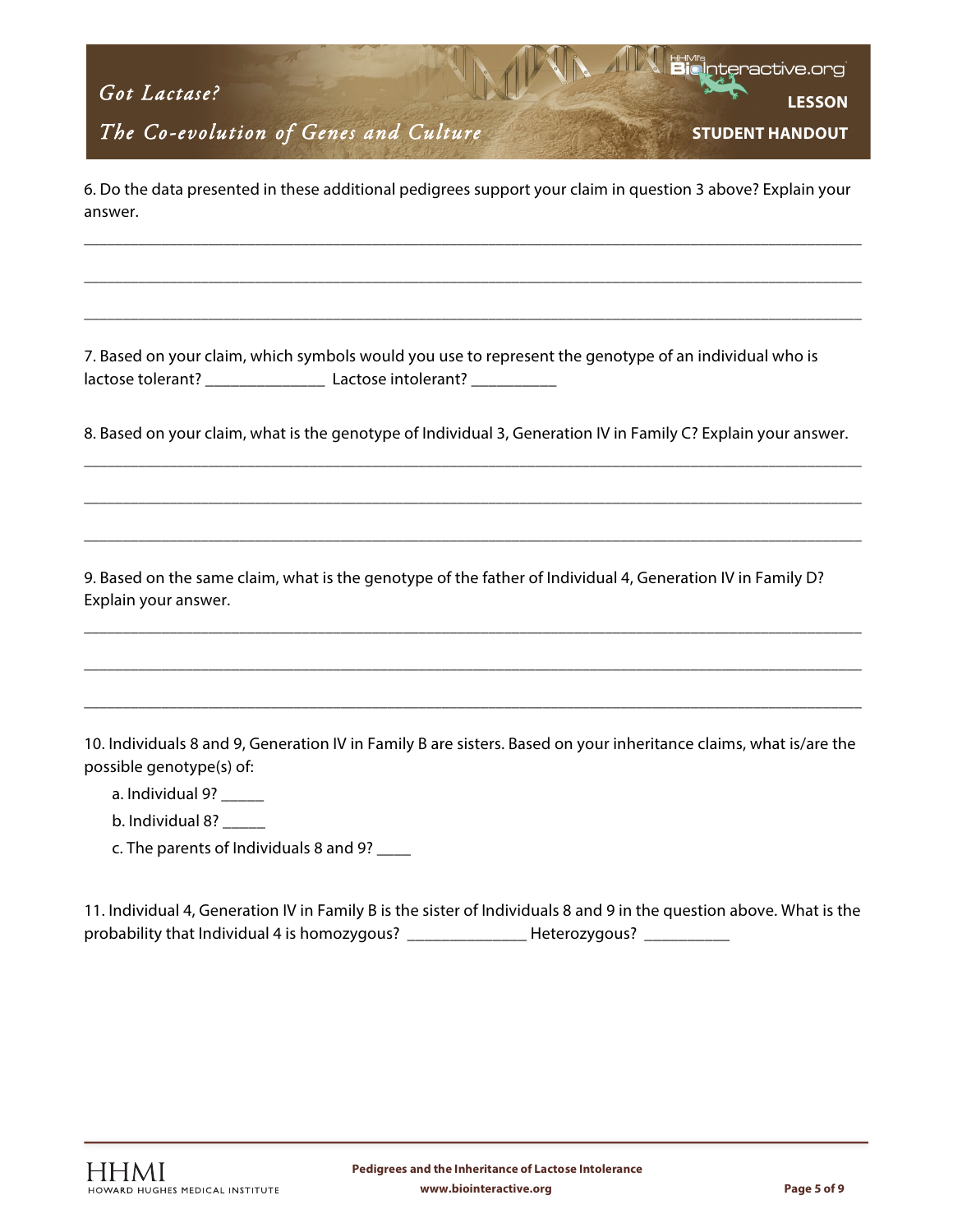### *The Co-evolution of Genes and Culture*

**LESSON STUDENT HANDOUT**

nteractive.or

#### **Part 2. Finding the Responsible Mutation**

In the film *Got Lactase? The Co-evolution of Genes and Culture*, you learned that researchers did not find any changes in DNA sequence, or mutations, in the coding region of the lactase gene that were associated with lactose tolerance/intolerance. This finding suggested that the genetic change responsible for whether someone is lactose tolerant or intolerant is not in the coding region of the gene.

Could the change be in the regulatory region of the gene?

Genes are regulated, or turned on or off, by genetic elements called switches. When the lactase switch turns the lactase gene on, the lactase enzyme is produced. In babies, the lactase gene is turned on. But when babies grow into adults, the switch turns the lactase gene off in most people. In a minority of adults, a mutation in the lactase switch prevents the lactase gene from turning off. These adults are lactose tolerant.



**Figure 4.** The genetic switch that regulates the expression of the lactase gene is active in babies but not in most human adults. Individuals who are lactose tolerant (or lactase persistent) have a mutation in the lactase switch that keeps the switch turned on into adulthood.

To find the mutation that keeps the lactase gene on, researchers analyzed the DNA sequence of the lactase switch in several individuals. They found many differences. For example, at one particular position in the sequence of DNA, some individuals might have an adenine (A) nucleotide and others a thymine (T) nucleotide. Most of the differences in DNA sequence have no effect on lactase production. To detect changes in DNA that are associated with lactose tolerance, researchers looked for variations that are consistently found in people

who are lactose tolerant but not in people who are lactose intolerant, and vice versa. You will now do the same.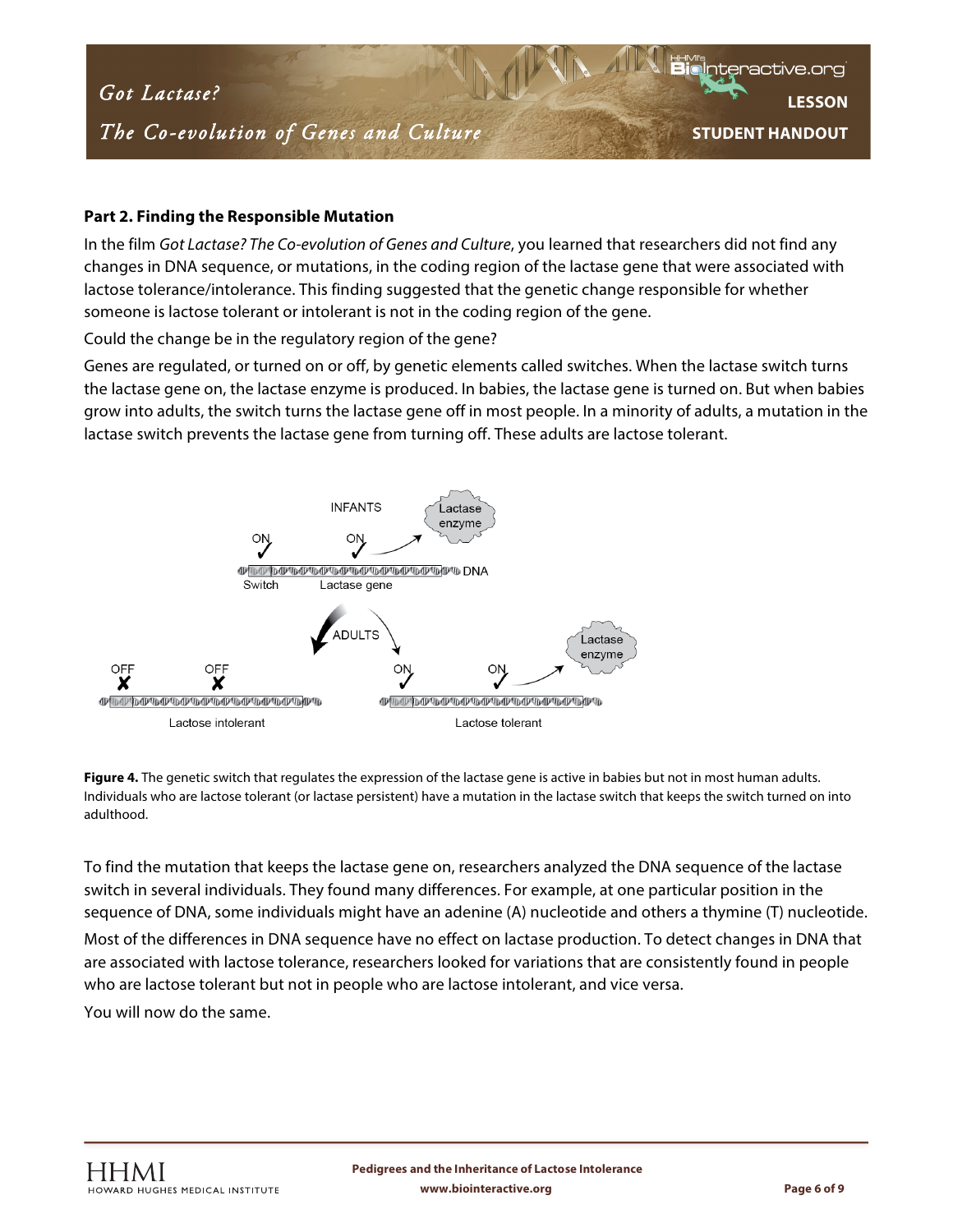# *Got Lactase? The Co-evolution of Genes and Culture*

**LESSON STUDENT HANDOUT**

Interactive.org

Tables 1 and 2 show DNA sequences from two short regions of DNA on chromosome 2. Because each individual has two copies of chromosome 2 (one from each parent), each table includes two DNA sequences per person. Individuals are identified by generation number and individual number. For example, Individual B IV-4 is Individual 4, Generation IV in Family B.

| Individual    | Phenotype | Sequence 1*                                |
|---------------|-----------|--------------------------------------------|
| $A IV-3$      |           | Copy 1, Chromosome 2: TAAGATAATGTAGTCCCTGG |
|               |           | Copy 2, Chromosome 2: TAAGATAATGTAGTCCCTGG |
| <b>B</b> IV-4 |           | Copy 1, Chromosome 2: TAAGATAATGTAGTCCCTGG |
|               |           | Copy 2, Chromosome 2: TAAGATAATGTAGTCCCTGG |
| <b>BIV-8</b>  |           | Copy 1, Chromosome 2: TAAGATAATGTAGTCCCTGG |
|               |           | Copy 2, Chromosome 2: TAAGATAATGTAGCCCCTGG |
| <b>BIV-9</b>  |           | Copy 1, Chromosome 2: TAAGATAATGTAGCCCCTGG |
|               |           | Copy 2, Chromosome 2: TAAGATAATGTAGCCCCTGG |
| $C IV-3$      |           | Copy 1, Chromosome 2: TAAGATAATGTAGTCCCTGG |
|               |           | Copy 2, Chromosome 2: TAAGATAATGTAGCCCCTGG |
| $D IV-4$      |           | Copy 1, Chromosome 2: TAAGATAATGTAGCCCCTGG |
|               |           | Copy 2, Chromosome 2: TAAGATAATGTAGCCCCTGG |

|  | Table 1. DNA Sequence 1 from Lactose-Tolerant and -Intolerant Individuals |  |
|--|---------------------------------------------------------------------------|--|
|--|---------------------------------------------------------------------------|--|

\*Sequence 1 is a nucleotide sequence corresponding to nucleotides 19923-13902 upstream from the start of the lactase gene.

| Individual    | Phenotype | Sequence 2*                                |
|---------------|-----------|--------------------------------------------|
| $A IV-3$      |           | Copy 1, Chromosome 2: ATAAAGGACACTCTTGACAA |
|               |           | Copy 2, Chromosome 2: ATAAAGGACACTCTTGACAA |
| <b>BIV-4</b>  |           | Copy 1, Chromosome 2: ATAAAGGACACTCTTGACAA |
|               |           | Copy 2, Chromosome 2: ATAAAGGACACTCTTGACAA |
| <b>BIV-8</b>  |           | Copy 1, Chromosome 2: ATAAAGGACACTCTTGACAA |
|               |           | Copy 2, Chromosome 2: ATAAAGGACGCTCTTGACAA |
| <b>B</b> IV-9 |           | Copy 1, Chromosome 2: ATAAAGGACGCTCTTGACAA |
|               |           | Copy 2, Chromosome 2: ATAAAGGACGCTCTTGACAA |
| $C IV-3$      |           | Copy 1, Chromosome 2: ATAAAGGACACTCTTGACAA |
|               |           | Copy 2, Chromosome 2: ATAAAGGACACTCTTGACAA |
| $D IV-4$      |           | Copy 1, Chromosome 2: ATAAAGGACACTCTTGACAA |
|               |           | Copy 2, Chromosome 2: ATAAAGGACACTCTTGACAA |

**Table 2.** DNA Sequence 2 from Lactose-Tolerant and -Intolerant Individuals

\*Sequence 2 is a nucleotide sequence corresponding to nucleotides 30192-30173 upstream of the start of the lactase gene.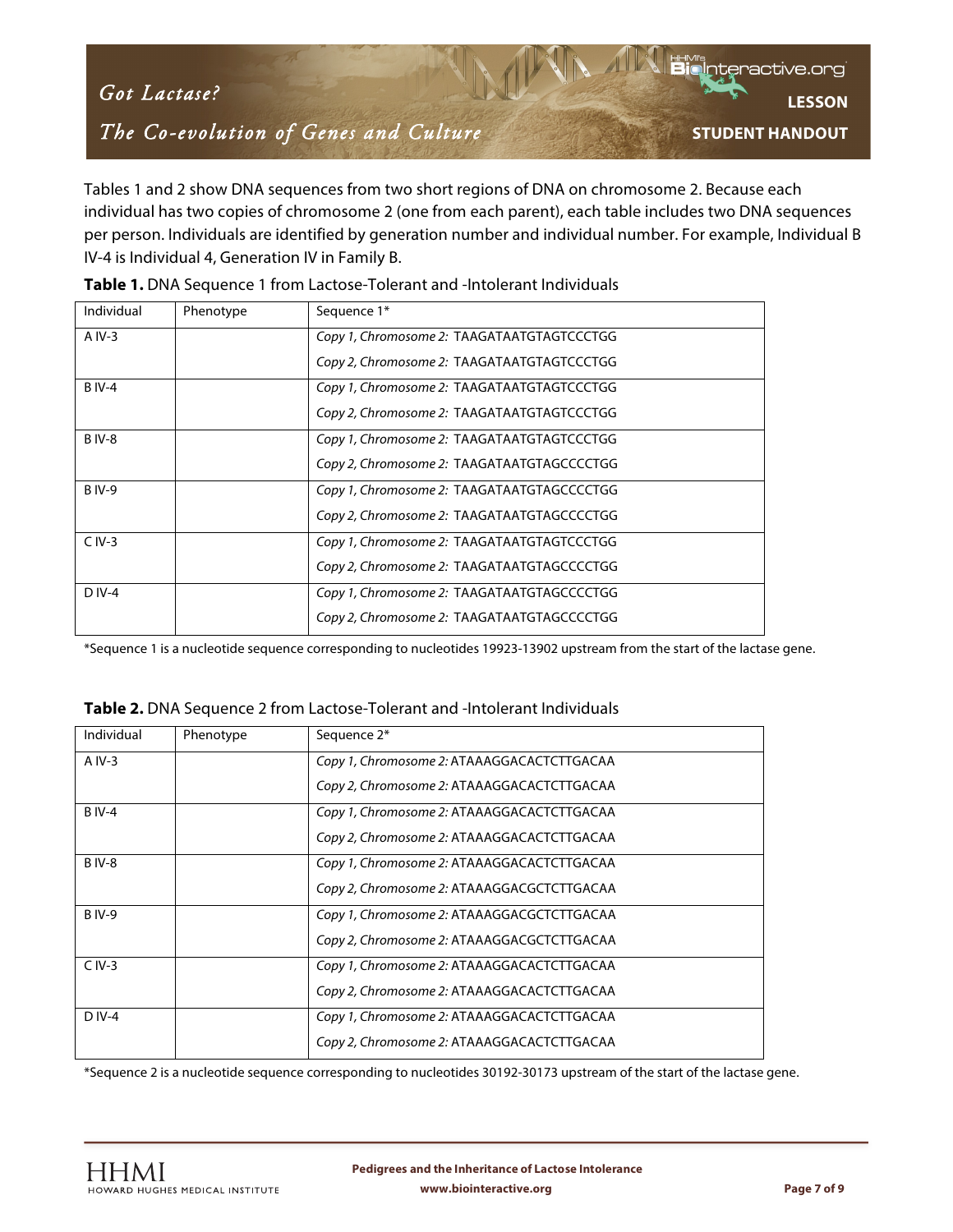## *The Co-evolution of Genes and Culture*

**LESSON STUDENT HANDOUT**

nteractive.or

1. Study the two tables above. Fill in the phenotype (e.g., lactose tolerant or lactose intolerant) of each individual in the second column of the table. (You will need to look at the pedigrees in Part 1 to complete this step.)

2. Identify and circle all the nucleotides that differ between at least two sequences in each table.

3. Pretend that you are the researcher who discovered the variations and you are writing to a colleague describing what you found.

\_\_\_\_\_\_\_\_\_\_\_\_\_\_\_\_\_\_\_\_\_\_\_\_\_\_\_\_\_\_\_\_\_\_\_\_\_\_\_\_\_\_\_\_\_\_\_\_\_\_\_\_\_\_\_\_\_\_\_\_\_\_\_\_\_\_\_\_\_\_\_\_\_\_\_\_\_\_\_\_\_\_\_\_\_\_\_\_\_\_\_\_\_\_\_\_\_

\_\_\_\_\_\_\_\_\_\_\_\_\_\_\_\_\_\_\_\_\_\_\_\_\_\_\_\_\_\_\_\_\_\_\_\_\_\_\_\_\_\_\_\_\_\_\_\_\_\_\_\_\_\_\_\_\_\_\_\_\_\_\_\_\_\_\_\_\_\_\_\_\_\_\_\_\_\_\_\_\_\_\_\_\_\_\_\_\_\_\_\_\_\_\_\_\_

\_\_\_\_\_\_\_\_\_\_\_\_\_\_\_\_\_\_\_\_\_\_\_\_\_\_\_\_\_\_\_\_\_\_\_\_\_\_\_\_\_\_\_\_\_\_\_\_\_\_\_\_\_\_\_\_\_\_\_\_\_\_\_\_\_\_\_\_\_\_\_\_\_\_\_\_\_\_\_\_\_\_\_\_\_\_\_\_\_\_\_\_\_\_\_\_\_

\_\_\_\_\_\_\_\_\_\_\_\_\_\_\_\_\_\_\_\_\_\_\_\_\_\_\_\_\_\_\_\_\_\_\_\_\_\_\_\_\_\_\_\_\_\_\_\_\_\_\_\_\_\_\_\_\_\_\_\_\_\_\_\_\_\_\_\_\_\_\_\_\_\_\_\_\_\_\_\_\_\_\_\_\_\_\_\_\_\_\_\_\_\_\_\_\_

a. How would you describe the variation(s) you found in Sequence 1?

b. How would you describe the variation(s) you found in Sequence 2?

4. Based on the sequence data you analyzed, which variation is associated with lactose tolerance (lactase persistence)? Support your claim by providing at least three pieces of evidence.

\_\_\_\_\_\_\_\_\_\_\_\_\_\_\_\_\_\_\_\_\_\_\_\_\_\_\_\_\_\_\_\_\_\_\_\_\_\_\_\_\_\_\_\_\_\_\_\_\_\_\_\_\_\_\_\_\_\_\_\_\_\_\_\_\_\_\_\_\_\_\_\_\_\_\_\_\_\_\_\_\_\_\_\_\_\_\_\_\_\_\_\_\_\_\_\_\_\_\_\_

\_\_\_\_\_\_\_\_\_\_\_\_\_\_\_\_\_\_\_\_\_\_\_\_\_\_\_\_\_\_\_\_\_\_\_\_\_\_\_\_\_\_\_\_\_\_\_\_\_\_\_\_\_\_\_\_\_\_\_\_\_\_\_\_\_\_\_\_\_\_\_\_\_\_\_\_\_\_\_\_\_\_\_\_\_\_\_\_\_\_\_\_\_\_\_\_\_\_\_\_

\_\_\_\_\_\_\_\_\_\_\_\_\_\_\_\_\_\_\_\_\_\_\_\_\_\_\_\_\_\_\_\_\_\_\_\_\_\_\_\_\_\_\_\_\_\_\_\_\_\_\_\_\_\_\_\_\_\_\_\_\_\_\_\_\_\_\_\_\_\_\_\_\_\_\_\_\_\_\_\_\_\_\_\_\_\_\_\_\_\_\_\_\_\_\_\_\_\_\_\_

\_\_\_\_\_\_\_\_\_\_\_\_\_\_\_\_\_\_\_\_\_\_\_\_\_\_\_\_\_\_\_\_\_\_\_\_\_\_\_\_\_\_\_\_\_\_\_\_\_\_\_\_\_\_\_\_\_\_\_\_\_\_\_\_\_\_\_\_\_\_\_\_\_\_\_\_\_\_\_\_\_\_\_\_\_\_\_\_\_\_\_\_\_\_\_\_\_\_\_\_

5. Is the variation associated with lactose tolerance (lactase persistence) found on one chromosome or both chromosomes in individuals with the trait? Explain your answer.

\_\_\_\_\_\_\_\_\_\_\_\_\_\_\_\_\_\_\_\_\_\_\_\_\_\_\_\_\_\_\_\_\_\_\_\_\_\_\_\_\_\_\_\_\_\_\_\_\_\_\_\_\_\_\_\_\_\_\_\_\_\_\_\_\_\_\_\_\_\_\_\_\_\_\_\_\_\_\_\_\_\_\_\_\_\_\_\_\_\_\_\_\_\_\_\_\_\_\_\_

\_\_\_\_\_\_\_\_\_\_\_\_\_\_\_\_\_\_\_\_\_\_\_\_\_\_\_\_\_\_\_\_\_\_\_\_\_\_\_\_\_\_\_\_\_\_\_\_\_\_\_\_\_\_\_\_\_\_\_\_\_\_\_\_\_\_\_\_\_\_\_\_\_\_\_\_\_\_\_\_\_\_\_\_\_\_\_\_\_\_\_\_\_\_\_\_\_\_\_\_

6. From the pedigrees and the DNA sequencing data, what do you know about how the variation associated with lactose tolerance was inherited for Individuals B IV-4 and B IV-9?

\_\_\_\_\_\_\_\_\_\_\_\_\_\_\_\_\_\_\_\_\_\_\_\_\_\_\_\_\_\_\_\_\_\_\_\_\_\_\_\_\_\_\_\_\_\_\_\_\_\_\_\_\_\_\_\_\_\_\_\_\_\_\_\_\_\_\_\_\_\_\_\_\_\_\_\_\_\_\_\_\_\_\_\_\_\_\_\_\_\_\_\_\_\_\_\_\_\_\_\_

\_\_\_\_\_\_\_\_\_\_\_\_\_\_\_\_\_\_\_\_\_\_\_\_\_\_\_\_\_\_\_\_\_\_\_\_\_\_\_\_\_\_\_\_\_\_\_\_\_\_\_\_\_\_\_\_\_\_\_\_\_\_\_\_\_\_\_\_\_\_\_\_\_\_\_\_\_\_\_\_\_\_\_\_\_\_\_\_\_\_\_\_\_\_\_\_\_\_\_\_

7. The mutation associated with lactose tolerance keeps the lactase gene turned on in adults. Based on the sequence and pedigree data, what can you infer about the regulation of the lactase gene in Individual A IV-3? Explain.